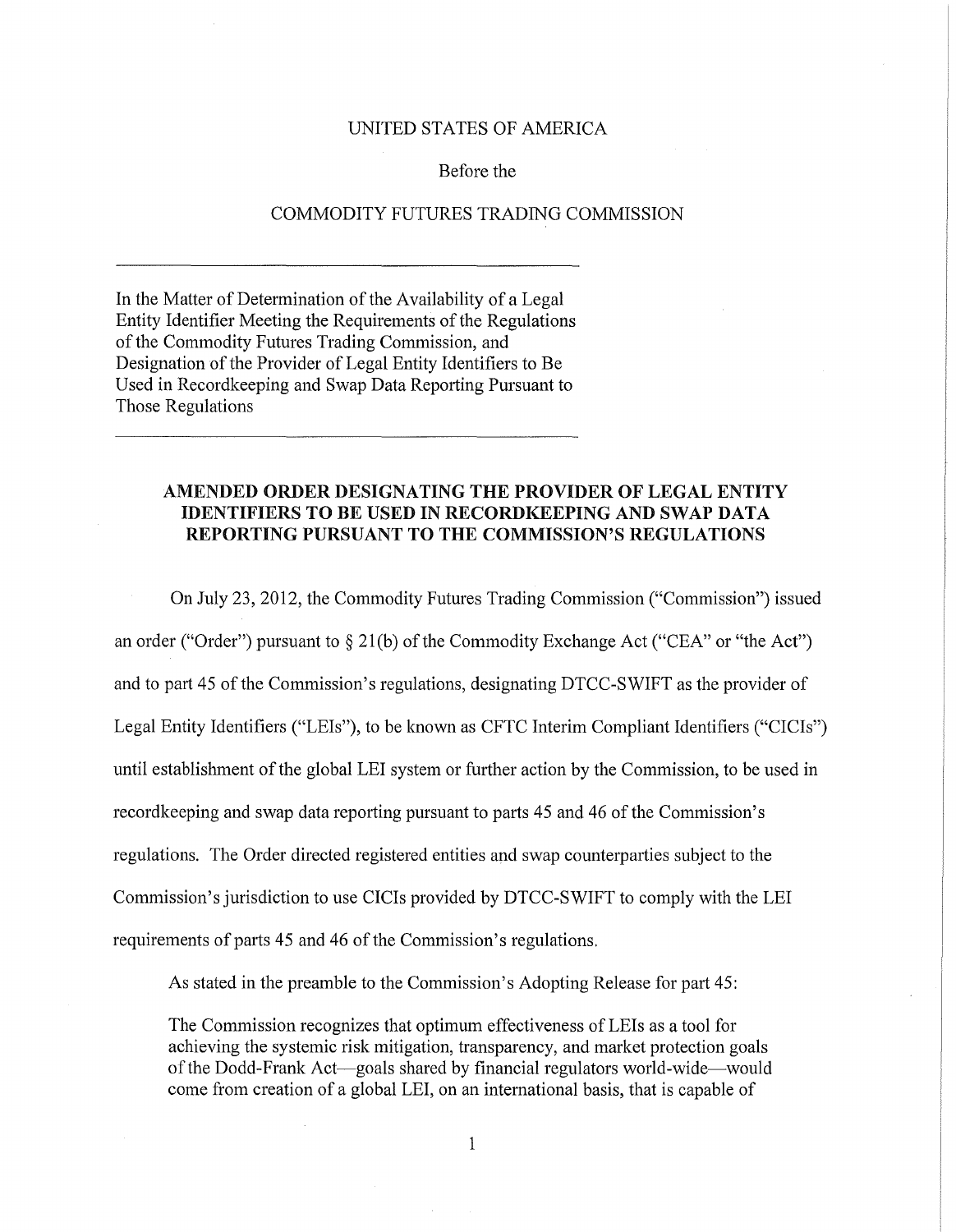becoming the single international standard for unique identification of legal entities across the world financial sector.<sup>1</sup>

As recognized in the Order and in part 45 of the Commission's regulations, the Commission is participating in an international process to establish a global LEI system. Since the Order was issued, the international process has moved forward significantly, and establishment of the global LEI system has begun. These developments are summarized below.

- Regulatory oversight for the global LEI system is now provided by an international Regulatory Oversight Committee ("ROC"), established in January 2013. The Commission is a charter member of the ROC and of its Executive Committee.
- The ROC has determined that the global LEI system will be federated in nature, and will include a private sector Central Operating Unit ("COU") and multiple Local Operating Units ("LOUs"). Under the auspices of the ROC, a foundation is being established in Switzerland to provide the COU. The COU will coordinate the system's multiple LOUs, which will issue LEis.
- As part of the establishment of the global LEI system under the auspices of the ROC, seven identifier-issuing utilities or pre-LOUs, including the CICI Utility operated by DTCC-SWIFT and designated in the Order, have each been sponsored to the ROC by a ROC member authority that exercises oversight of the LOU, and have been given an identifier prefix for use in ensuring the uniqueness of all identifiers issued by any LOU or pre-LOU. A pre-LOU located in Germany, operated by WM Datenservice and sponsored to the ROC by Bafin, Germany's Federal Financial Supervisory Authority, has now begun issuing identifiers known as General Entity Identifiers ("GEls"), which the Commission anticipates will become LEis in the global LEI system. The Commission anticipates that, in the next few months, other pre-LOUs sponsored to the ROC by a ROC member with oversight authority may also start issuing identifiers that will become LEis in the global system.
- As stated in the Order, the Commission anticipates that the CICI Utility operated by DTCC-SWIFT and designated in the Order will become one of the LOUs in the global system, and that CICis will become LEis in the global system.

The Commission understands that OTC derivatives data reporting in the European Union

is scheduled to begin in September 2013, pursuant to reporting requirements under the European

<sup>&</sup>lt;sup>1</sup> See 77 FR 2136 (Jan. 13, 2012) at 2163.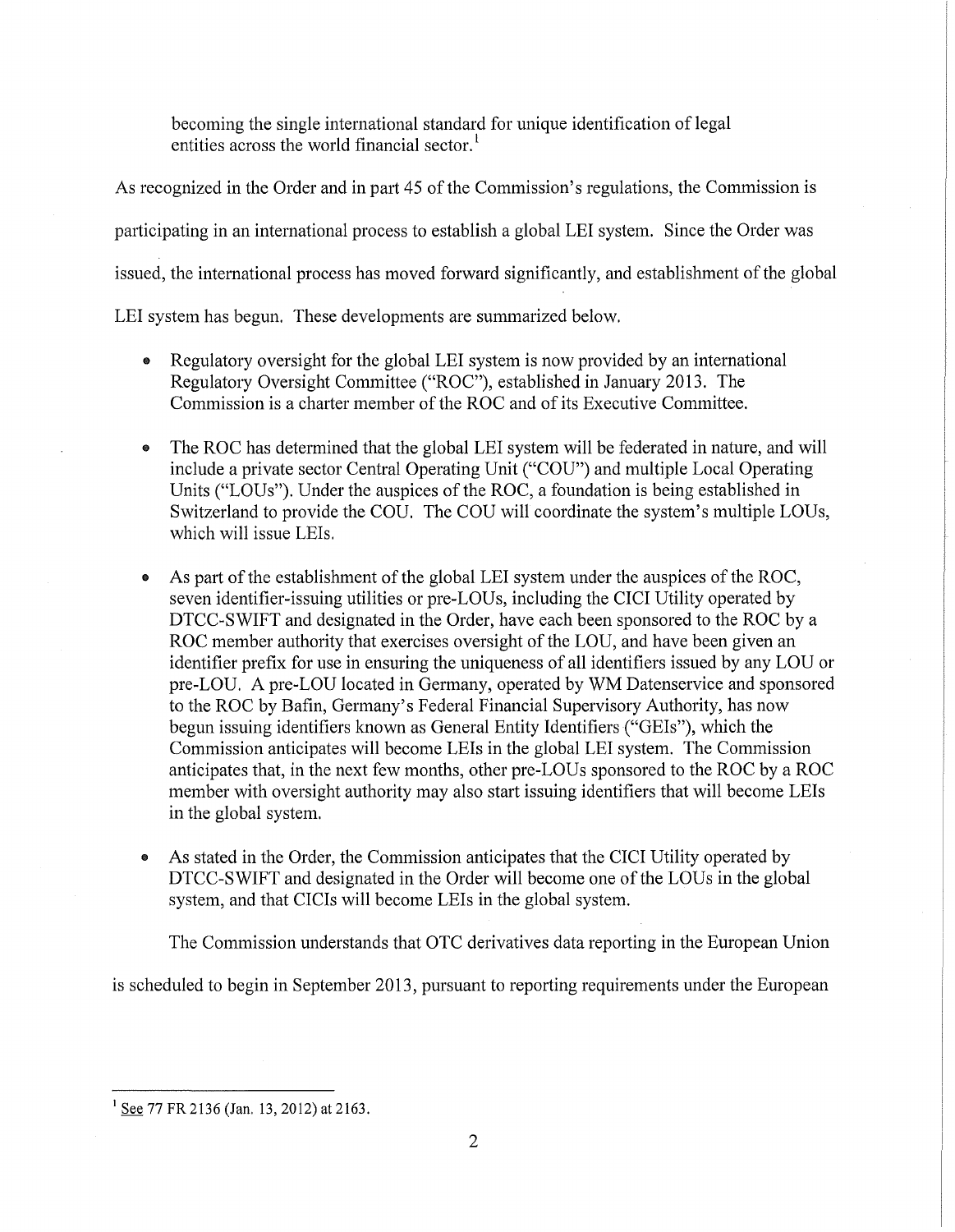Market Infrastructure Regulation ("EMIR") issued by the European Securities and Markets Authority ("ESMA").

Once swap data reporting is required under both CFTC rules and the rules of another jurisdiction or jurisdictions, as will be the case when ESMA's rules take effect, cooperation by the authorities in question with respect to the LEis used in such reporting will be required to preserve the essential Principle of Uniqueness for LEis, already adopted by the ROC and mandated by  $\S$  45.6(b)(1) of the Commission's regulations. Since the identifiers issued by pre-LOUs recognized by the ROC, including WM Datenservice, the CICI Utility, and eventually others, will become LEis in the global LEI system, mutual acceptance, by each ROC member that mandates use of LEis in data reporting, of the identifiers issued by each ROC-certified pre-LOU, is the only way to avoid violation of the Uniqueness Principle resulting from issuance of multiple LEis to a single entity.

One example of this problem would be the case of a German hedge fund that obtains an identifier from WM Datenservice, and later becomes a counterparty to a swap with a U.S. swap dealer that must be reported to a swap data repository under CFTC rules. If the CFTC does not permit the WM Datenservice identifier of the hedge fund to be reported as part of the primary economic terms data reported for that swap, but requires that a CICI be reported for the hedge fund, it would be necessary for the hedge fund to obtain a CICI in addition to its WM Datenservice identifier.

To address this issue, and facilitate the ongoing establishment of the global LEI system, the Chair and Vice Chairs of the ROC have asked the Commission and ESMA to each move as promptly as possible to take whatever action is necessary to provide for mutual acceptance, for use in data reporting required by CFTC rules or ESMA rules, of the pre-LEis issued by either the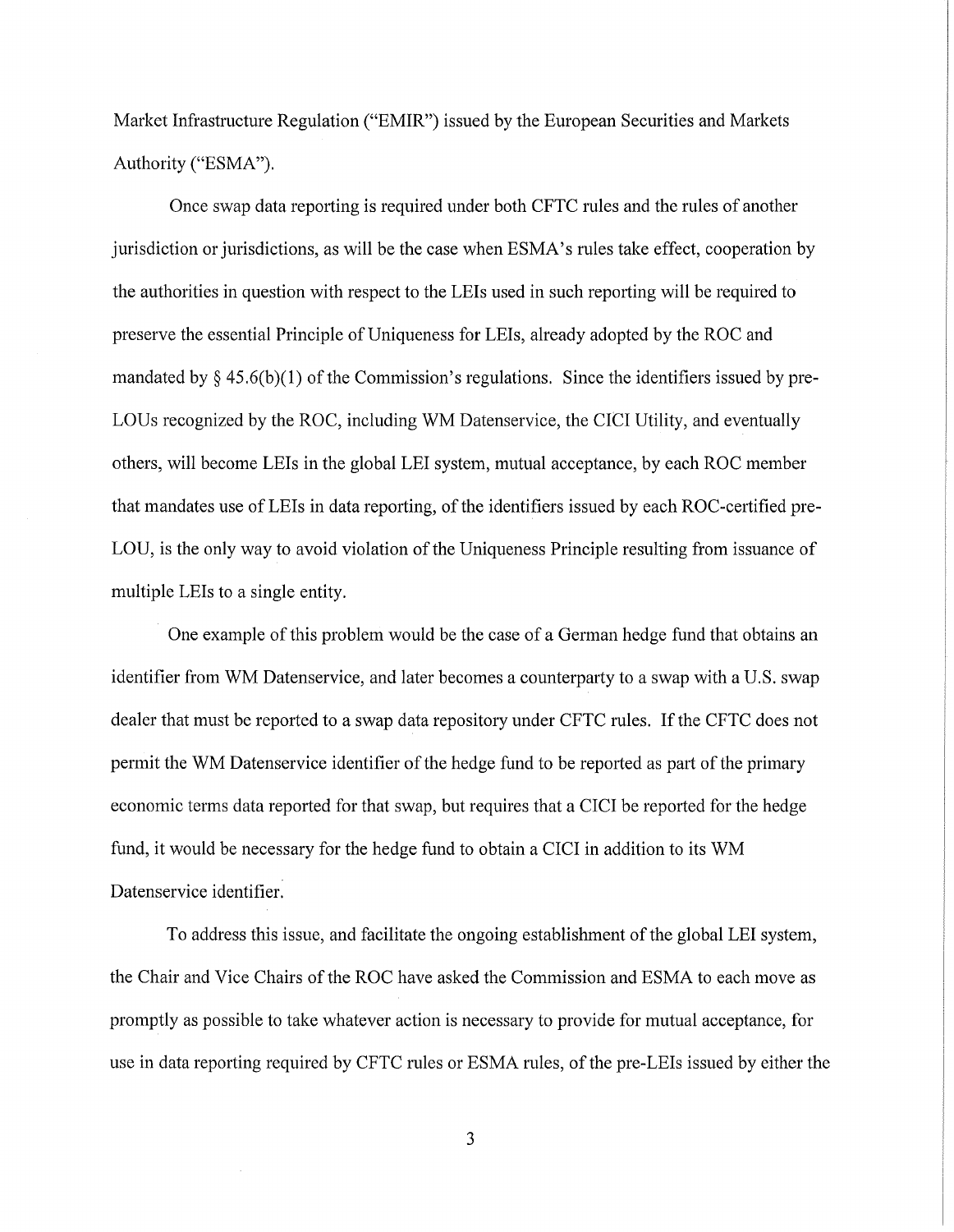CICI Utility or WM Datenservice. The request notes that the ROC previously has publicly identified, as minimum requirements for global acceptance of pre-LEis issued by a pre-LOU, both issuance by the pre-LOU of pre-LEis that comply with ISO Standard 17442 *Legal Entity Identifier*, and compliance by the pre-LOU with the existing principles for the global LEI system and the existing standards for pre-LOUs adopted by the ROC. The Chair and Vice Chairs also informed the Commission that, at the ROC's June 2013 meeting in Mexico City, the ROC anticipates finalizing a framework for global acceptance of pre-LEis assigned by a pre-LOU that is sponsored by a ROC member who assures the ROC that the pre-LOU meets specified principles regarding compliance with the LEI standard, technical capacity, and agreement to adhere to ROC high level principles for the system. The Commission understands that upon such action by the ROC, such globally accepted pre-LEis will henceforth be known as LEis.

Bafin has notified the Commission, and Commission staff have verified, on the basis of a live demonstration provided by WM Datenservice to Commission staff and to other ROC members including Bafin, and of a Memorandum of Understanding adopted by DTCC-SWIFT and WM Datenservice to provide for cooperation and coordination between them with respect to adherence to the principles adopted by the ROC for the global LEI system, that: (1) the GEls issued by WM Datenservice comply with ISO Standard 17442 *Legal Entity Identifier;* and (2) WM Datenservice complies with the existing principles for the global LEI system and the existing standards for pre-LOUs adopted by the ROC.

The Commission anticipates, on the basis of discussions between members of the ROC including representatives of ESMA and of the Commission, that ESMA will, on a timely basis, take the action necessary to provide for mutual acceptance by ESMA and the CFTC of both the pre-LEis (now known as CICis) issued by DTCC-SWIFT and the pre-LEis (now known as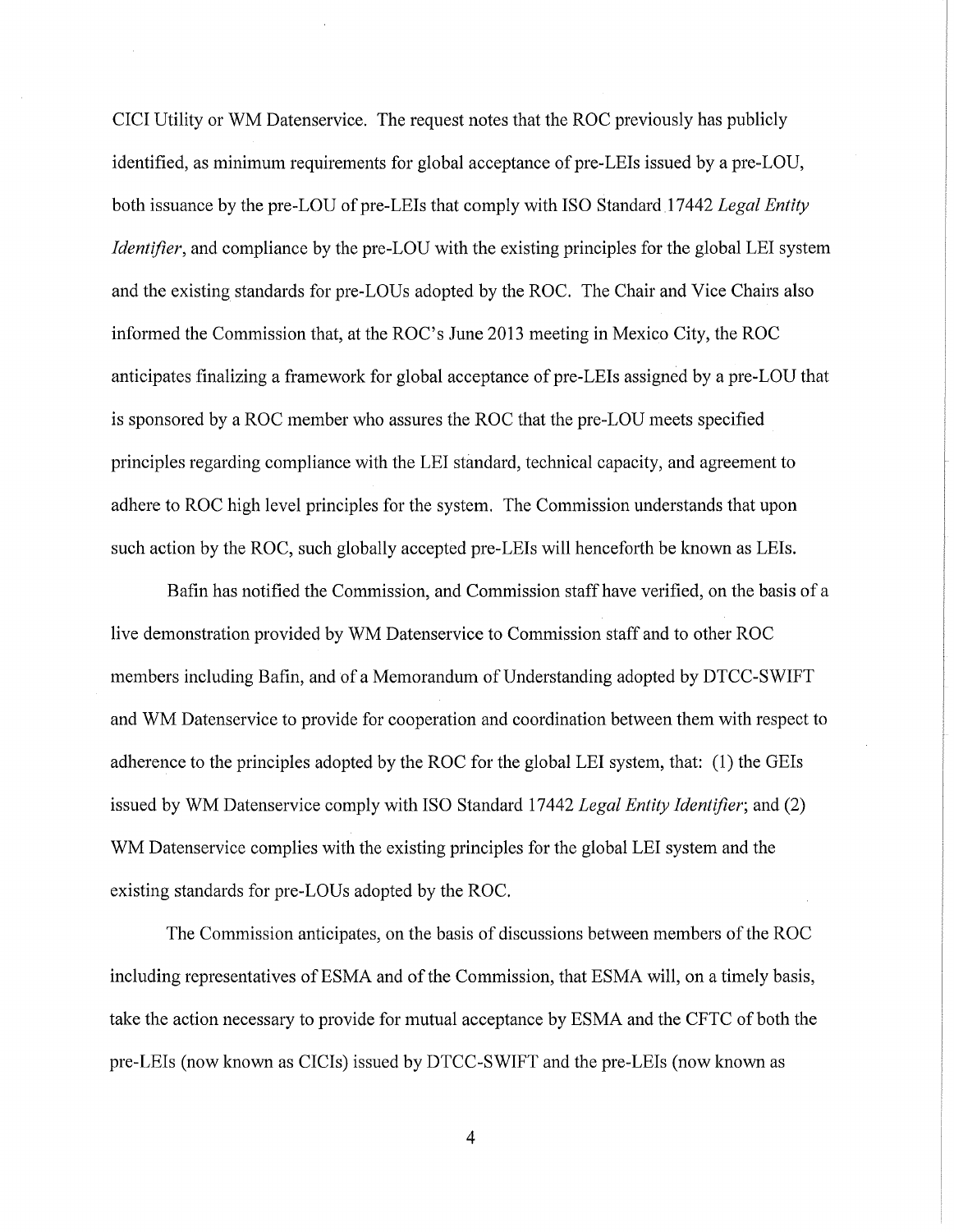GEls) issued by WM Datenservice, for data reporting required under either Commission regulations or ESMA's EMIR regulations.

In light of the foregoing, IT IS ORDERED, pursuant to Section 21(b) of the Commodity Exchange Act and § 45.6 of the Commission's regulations, that paragraph 2 of the Order is amended by striking the existing paragraph 2 and inserting the following:

"2. To comply with the legal entity identifier requirements of parts 45 and 46 of the Commission's regulations:

a. Effective immediately upon (1) issuance of this Amended Order, and (2) publication on the Commission's website by the Commission's Chieflnformation Officer of a notice that ESMA has informed the Commission that LEis issued by DTCC-SWIFT are accepted for data reporting under ESMA's EMIR regulations, registered entities and swap counterparties subject to the Commission's jurisdiction shall use either LEis (currently known as CFTC Interim Compliant Identifiers or CICis) provided by DTCC-SWIFT, or LEis (currently known as General Entity Identifiers or GEls) provided by WM Datenservice. Registered entities and swap counterparties may contact DTCC-SWIFT at https://www.ciciutility.org, and may contact WM Datenservice at https://www.geiportal.org.

b. Prior to adoption by the ROC of standards for approval of pre-LOUs and the LEIs issued by approved pre-LOUs as globally acceptable, registered entities and swap counterparties subject to the Commission's jurisdiction may use LEis provided by another pre-LOU that has been issued an identifier prefix by the ROC and is sponsored as a pre-LOU by a member of the ROC, in lieu of using LEis provided by DTCC-S WIFT or WM Datenservice, but may do so only after the Commission's Chief Information Officer publishes on the Commission's website a notice that: (1) Commission staff have verified, on the basis of a demonstration provided to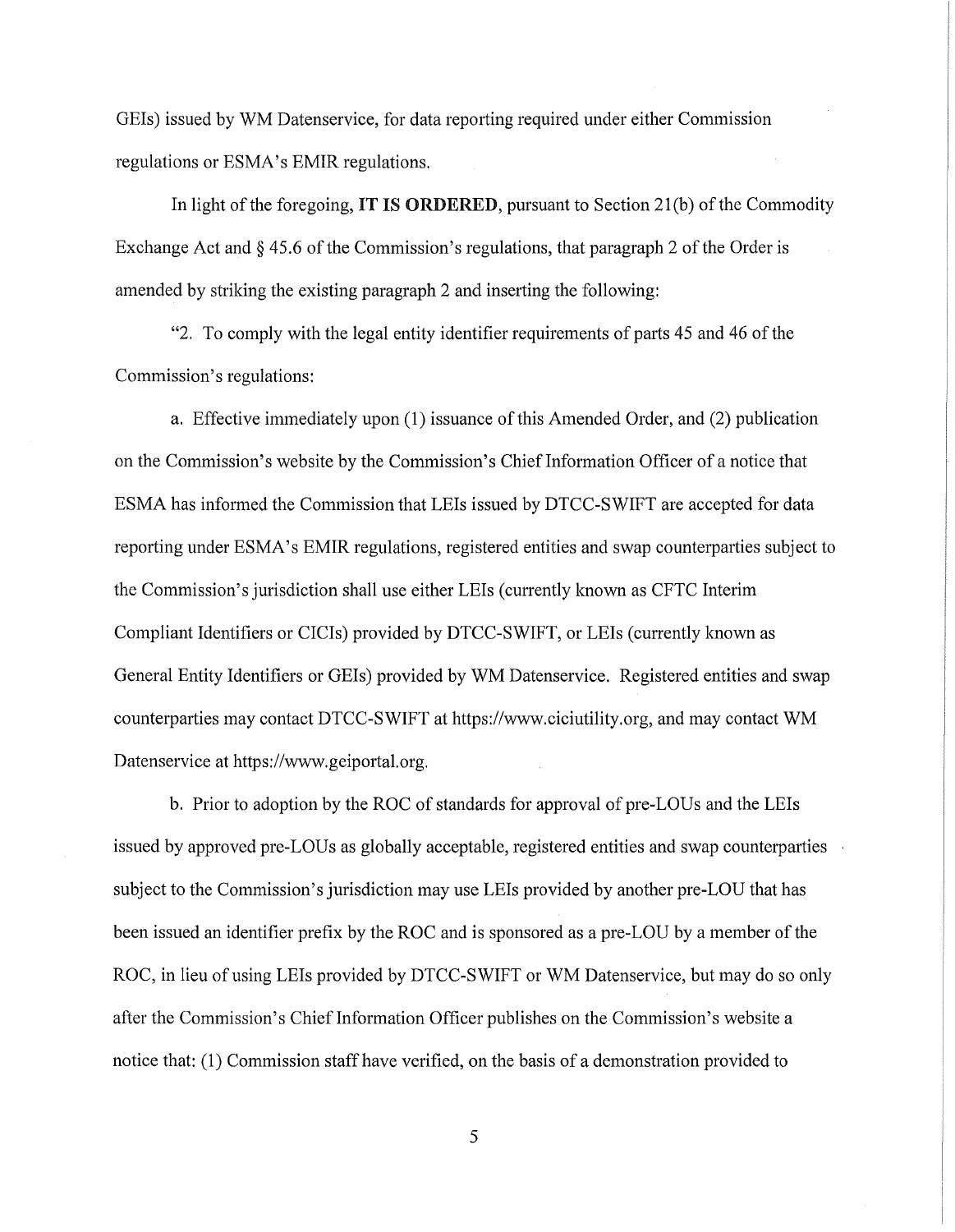Commission staff by the pre-LOU, and the ROC member sponsoring the pre-LOU has notified the Commission, that the pre-LOU issues LEis that are compliant with ISO Standard 17442 *Legal Entity Identifier,* and that the pre-LOU complies with the existing principles for the global LEI system and the existing standards for pre-LOUs adopted by the ROC; and that (2) LEis issued by DTCC-SWIFT are accepted for data reporting under the law of any jurisdiction that accepts the LEis issued by the pre-LOU for data reporting.

c. After the ROC has adopted standards for approval of pre-LOUs and the LEIs issued by them as globally acceptable, and has also approved DTCC-SWIFT as a globally acceptable pre-LOU and the LEis issued by DTCC-SWIFT as globally acceptable LEis, registered entities and swap counterparties subject to the Commission's jurisdiction may use LEis provided by DTCC-SWIFT, WM Datenservice, or any other pre-LOU approved by the ROC as globally acceptable and as issuing globally acceptable LEis. Pursuant to this paragraph, use of LEis from pre-LOUs other than DTCC-SWIFT or WM Datenservice may commence only after the Commission's Chief Information Officer publishes on the Commission's website a notice that such LEis and such LOUs have been approved by the ROC as globally acceptable.

d. Effective immediately upon ROC approval of the LEis (currently known as CICis) issued by DTCC-SWIFT as globally acceptable, the LEis issued by DTCC-SWIFT shall be known as LEis and not as CICis. For this purpose, CICis previously issued by DTCC-SWIFT shall be named and referred to as LEis, but shall not be reissued.

e. As provided in § 45.6(b)(1) of the Commission's regulations, registered entities and swap counterparties subject to the Commission's jurisdiction shall be identified in all swap recordkeeping and swap data reporting by a single LEI.